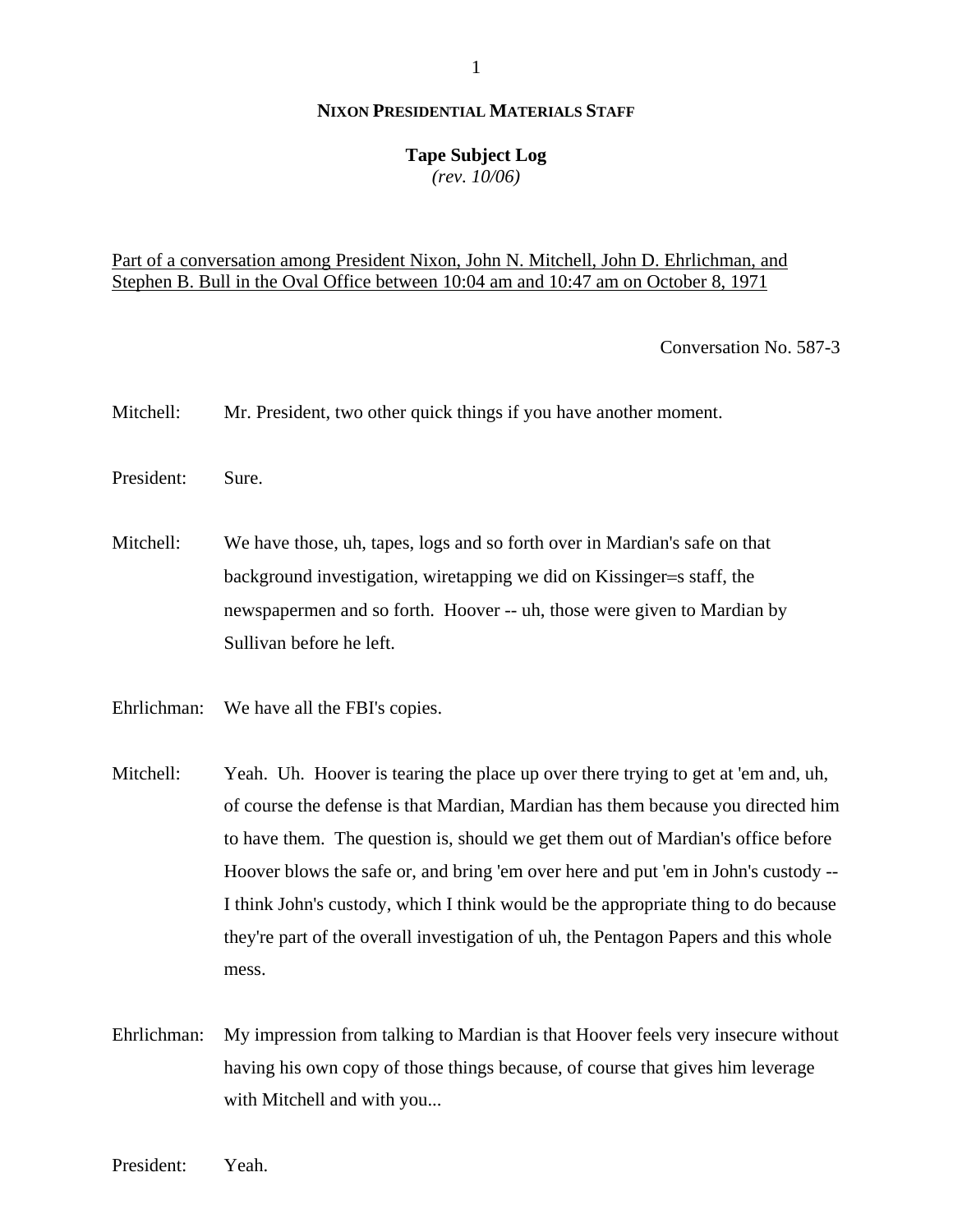### **Tape Subject Log**

*(rev. 10/06)*

Conv. No. 587-3 (cont.)

Ehrlichman: ...and because they're illegal. Now, he doesn't have any copies and he has agents all over this town interrogating people, trying to find out where they are -- He's got Mardian's building under surveillance --

- President: He doesn't even have his own, uh --
- Ehrlichman: Now, see, we've got 'em. Sullivan sneaked 'em out to Mardian.
- President: Now why the hell didn't he have a copy, too?
- Ehrlichman: If he does, he'll beat you over the head with it.
- Mitchell: Yeah.
- President: Oh.
- Mitchell: I think that it's very well structured where it is, but the imp--, the...
- Ehrlichman: He's got [unintelligible]

Mitchell: ...crunch, the crunch is that they shouldn't be in Mardian=s hands because he would suspect what Mardian might do with them vis-a-vis Hoover.

- President: Mardian's in Justice, you've gotta get them out of there. Do we have them in my hands, then?
- Mitchell: Sure, sure.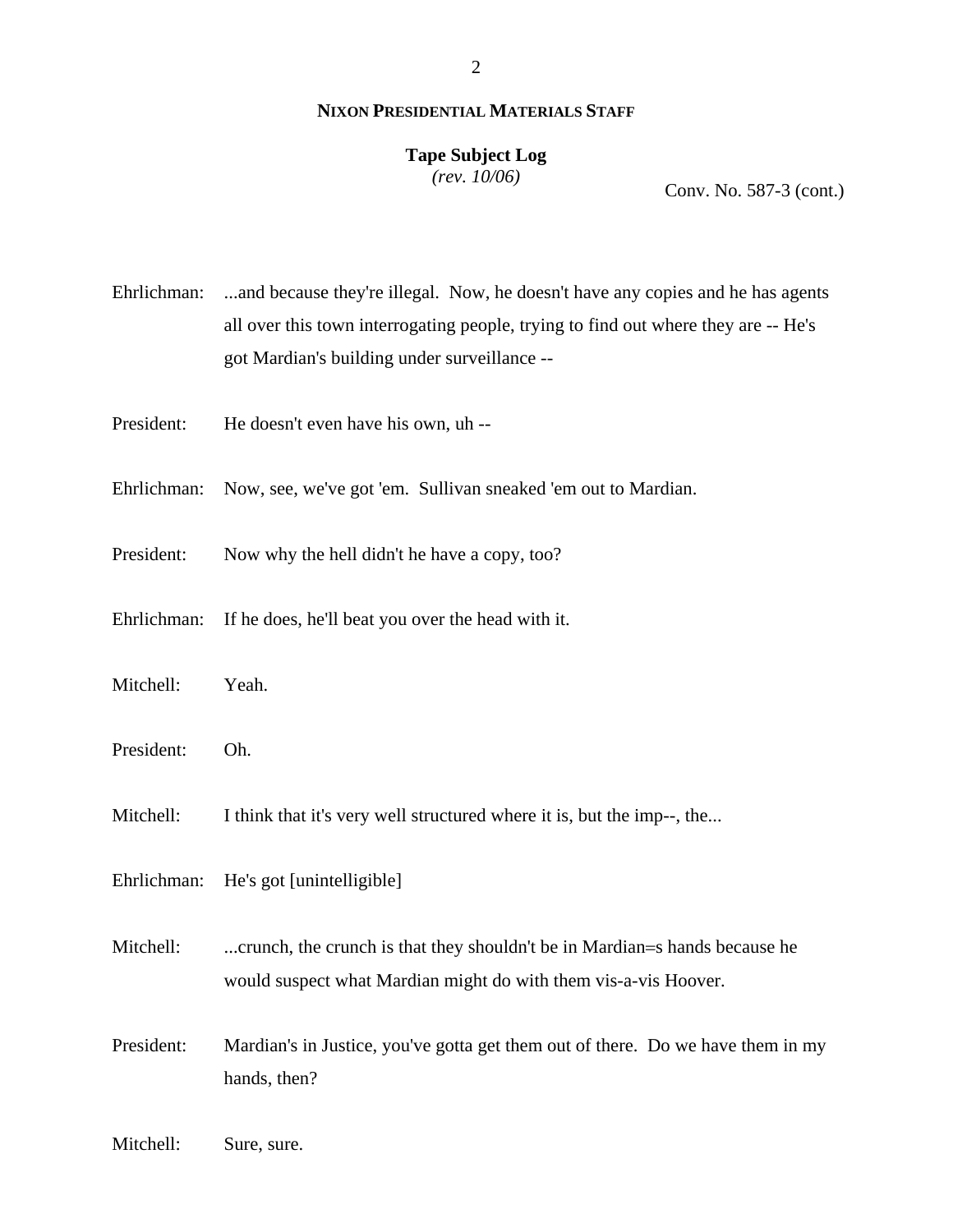### **Tape Subject Log**

*(rev. 10/06)*

Conv. No. 587-3 (cont.)

President: Why don't we just say the President wants them in his own hands and I'm getting, trying to get some from Helms in my own hands. Why don't we say it that way? And Hoover knows damn well I'm not going to do anything. Mitchell: Well, Hoover won't come and talk to me about it. He just got his, uh, G-, Gestapo all over the place. President: Yeah. Mitchell: If, if he does, I'm just gonna say they're over here. President: Who will, who will, who will do this. You've got in mind? Ehrlichman: Sure. President: Just say that we want them. Put them in a special safe. Ehrlichman: I've got, I've got a place I can put 'em.

- President: But not to mention, you tell Hoover.
- Ehrlichman: No, I, I would say that if we don't tell Hoover anything. If Hoover comes to John which is what Mardian's been telling him to do...
- President: Yeah.
- Ehrlichman: ...then John can say the President has them and, Justice.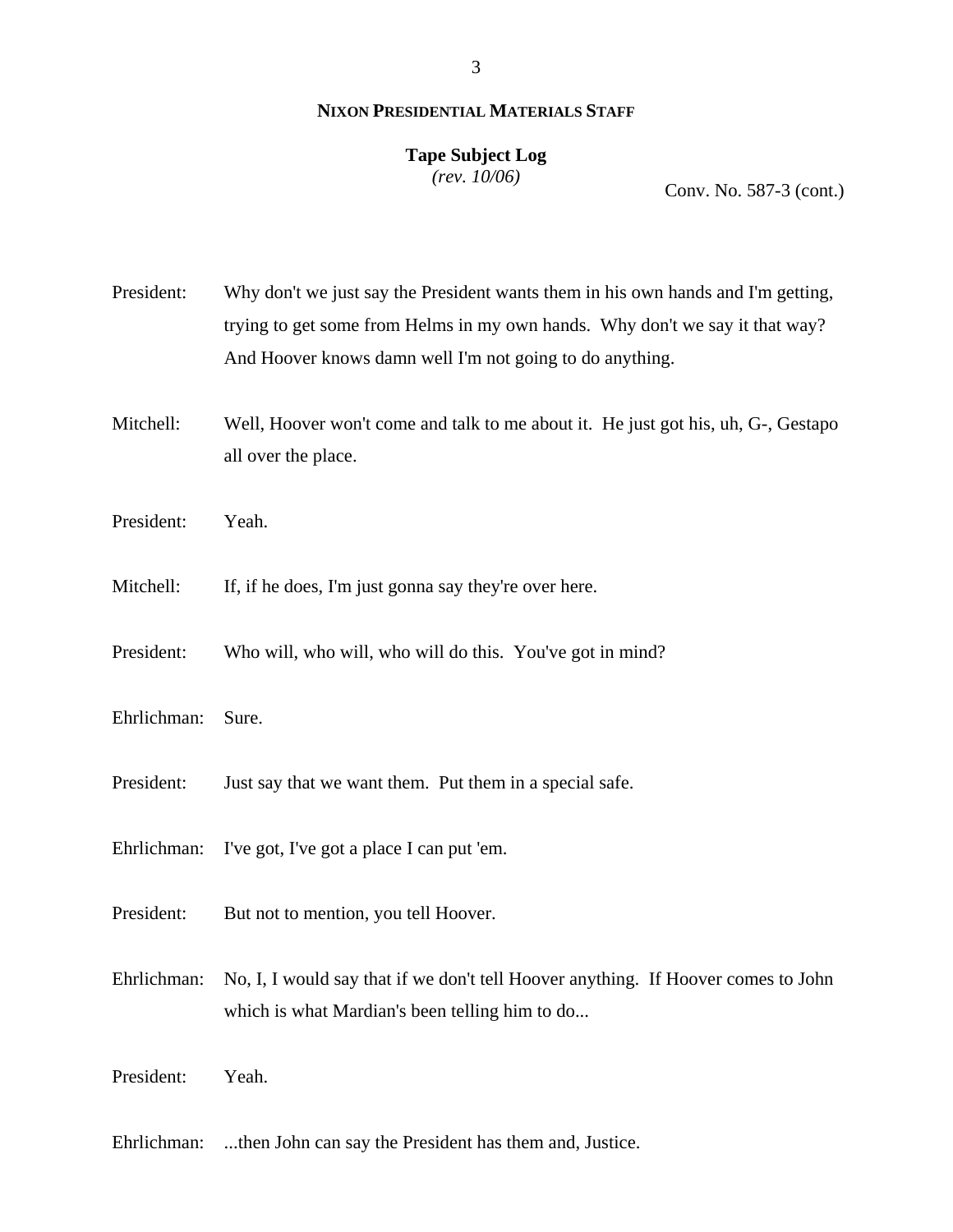# **Tape Subject Log**

*(rev. 10/06)*

Conv. No. 587-3 (cont.)

Mitchell: That'll, that' ll turn him off.

### President: **[WITHDRAWAL -** Α**B**≅ **RESTRICTION]**

Ehrlichman:

### President: **[END WITHDRAWAL]**

Mitchell: Mr. President, Mr. Hoover is tearing up that damn place over there and, uh, we have, as I know it's a difficult problem. Uh, but I want to tell you that I've got to get him straightened out which may lead to a hell of a confrontation unless we find another say...

President: Yeah.

Mitchell: ...because he has practically shut off Mardian from the Bureau...

President: I understand.

Mitchell: ...and uh, I don't know how we go about it, whether we reconsider Mr. Hoover and his exit or whether I just have to bear down on him. Lead to a confrontation or what, uh --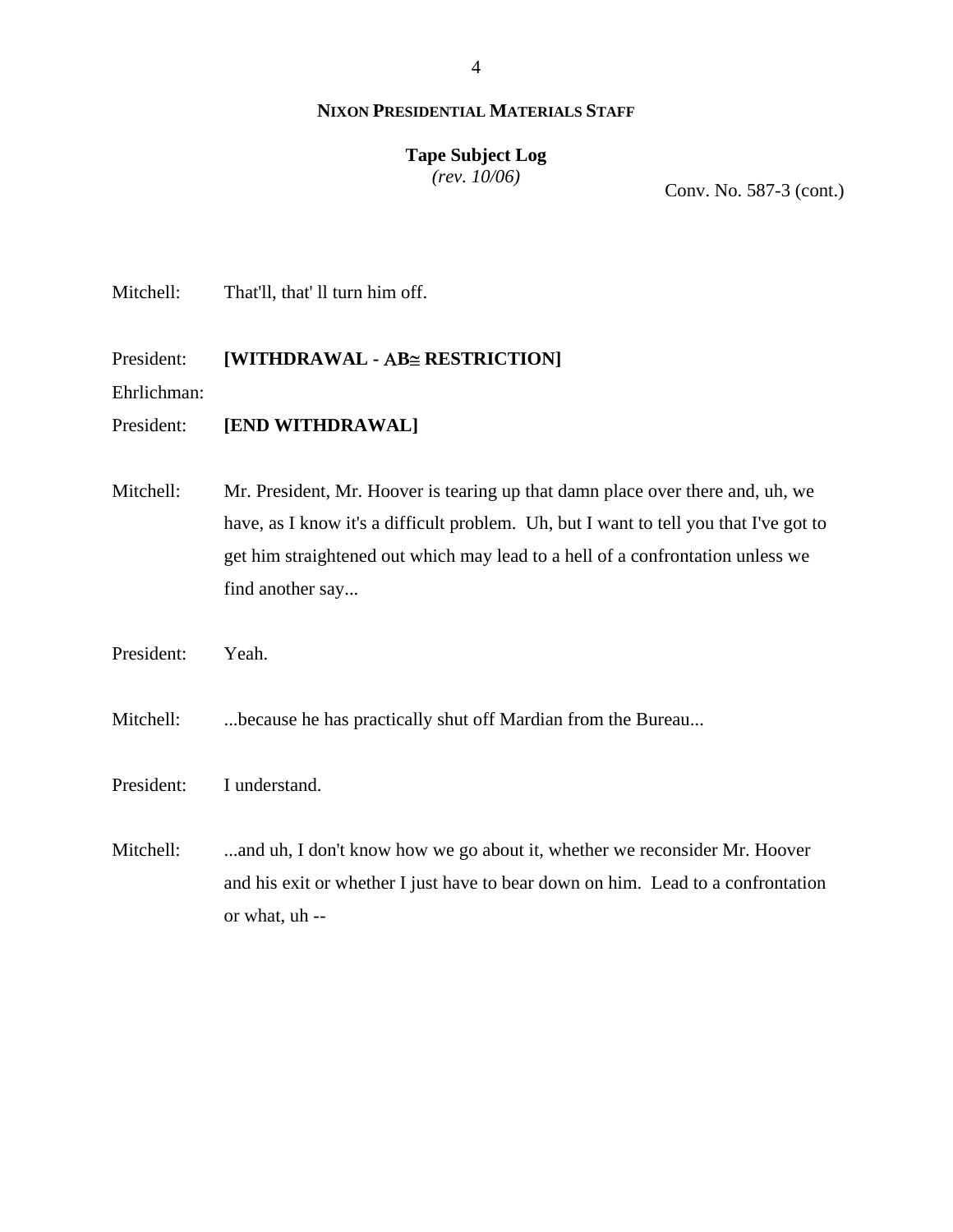## **Tape Subject Log**

*(rev. 10/06)*

Conv. No. 587-3 (cont.)

President: Well, as I told you, I will start off that practice. He says think it's right. He says I know whenever you -- you've gotta get re-elected [unintelligible]. If you think that my presence is going to be really harmful, he says, I will resign. That's a pretty, pretty nice way of saying I don't think I am harmful. He was talking about his support on the Hill and so forth and so on.

Mitchell: Well, sure.

President: Uh, as of the moment that is true that he oughta resign, for a lot of reasons he oughta resign, in my view is he oughta resign while he's on top, before he becomes an issue in the current, the least of it is he's too old.

Mitchell: He's getting senile, actually.

President: He should get the hell out of there. Now it may be, which I kind of doubt, I don't know, maybe, maybe I could just call him in and talk him into resigning.

Mitchell: Shall I go ahead with this confrontation, then, on this, uh, availability of the agents and their material?

President: Sure.

Mitchell: ...and the Secret Service.

President: I think you should --

Mitchell: I think we should.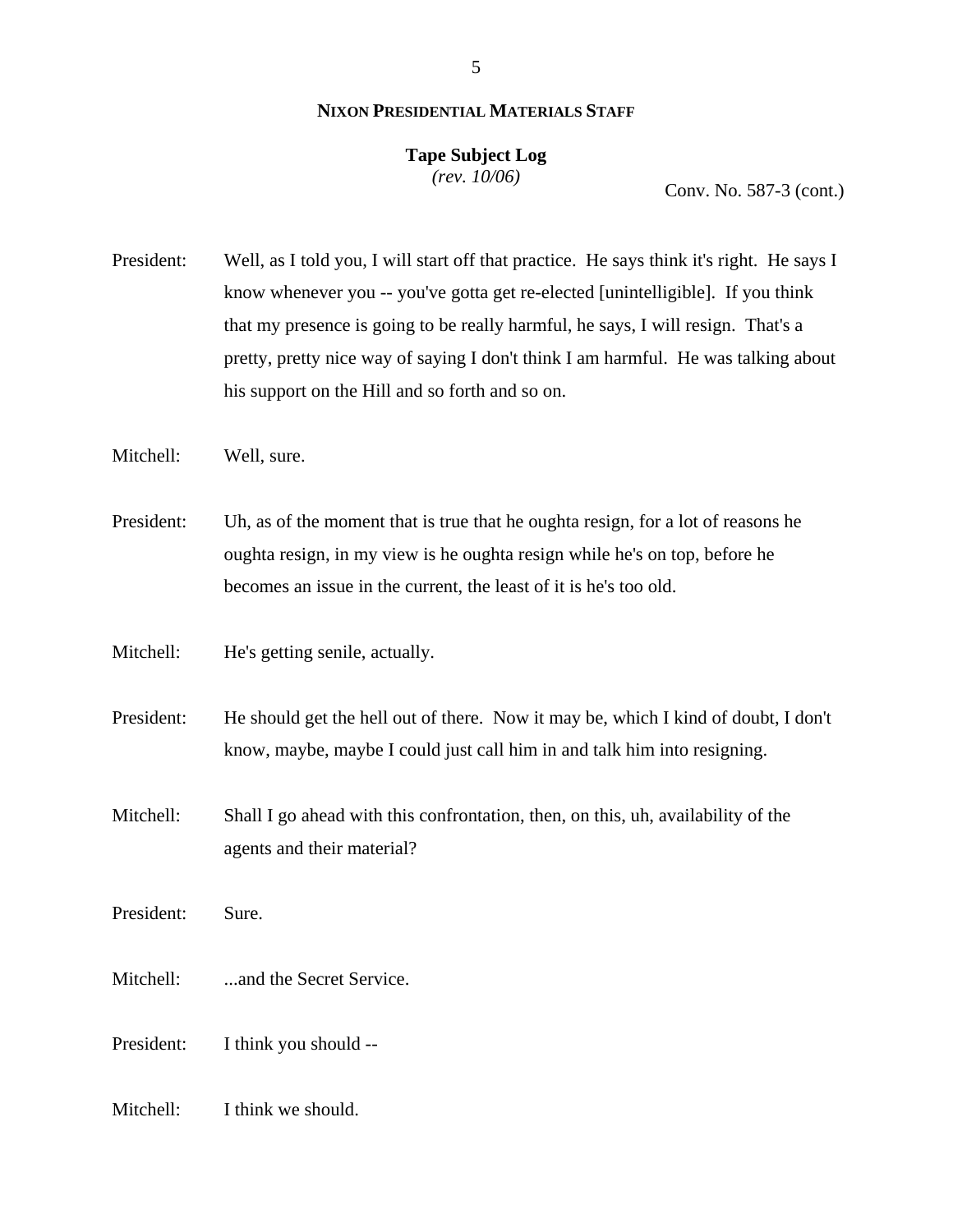### **Tape Subject Log**

*(rev. 10/06)*

Conv. No. 587-3 (cont.)

President: And then -- well, let's, let's run that by [unintelligible] then. Well, I mean, I'm willing to take it on if we have to do it. There, there, there're some problems in it I mean, the day Hoover goes, why he goes out -- you see, it's like all these people that say, well, the hell, they have got Agnew, change and, and a certain area poll shows that Agnew at the present time would be liability more than an asset at a certain period of time. We know that Agnew can't leave that ticket unless he does. Can't do it. And the same is true of Hoover -- if I fired Hoover, if you think we've got an uprising and a riot now [unintelligible] would be terrific Edgar Hoover has got to go. If he does go, he's got to go of his own volition -- that's what we get down to, and that's why we're in a hell of a problem. And at the present time, I don't think, John, I think he'll stay until he's 100 years old. I think he loves it.

Mitchell: I think he's just a --

President: He loves it.

Mitchell: He'll stay >til he's buried there. Immortality. The way he's, the way he's handling that department -- uh...

President: Yeah.

Mitchell: ...this, this stuff's gonna break...

President: Yeah.

Mitchell: ...around it.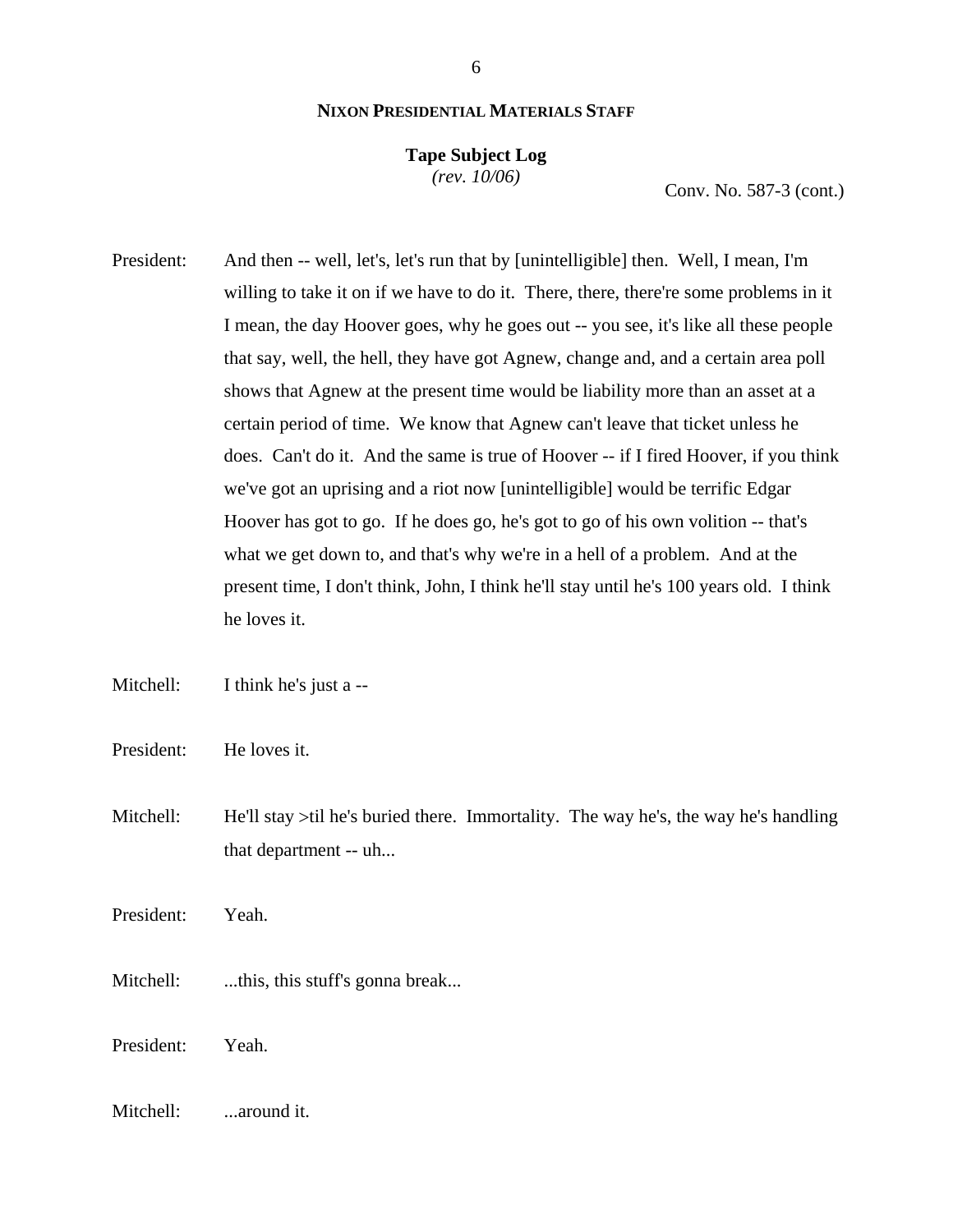### **Tape Subject Log**

*(rev. 10/06)*

Conv. No. 587-3 (cont.)

President: Well, can I, uh, can we do, uh [unintelligible]. I'm willing to fight him, but I don't. You see, I think we've got to avoid the situation where he -- he could leave with a blast that is [unintelligible]. I don't think he will. I think he's so damn patriotic and he knows very well that [unintelligible].

Mitchell: He's not, he = s not gonna blast us.

President: ...for us, but I'm, on the other hand, you can't have him go out of there mumbling. What do you want to do? I mean, if you think you want him out, I'll play the game with you, to get him in here and --

- Mitchell: You feel that he, he will not take the scenario that we've talked about -- for the big hurrah on January 1,...
- President: Well.
- Mitchell: ...let's say, with somebody in there in the meantime.

President: I sorta, I went all >round with him. I said it might be better to do that, trying to start at the other end. Just couldn't run the risks with the election.

Mitchell: Maybe we oughta let, maybe we oughta let some of there Indians loose over there and start tearing 'em up a little bit.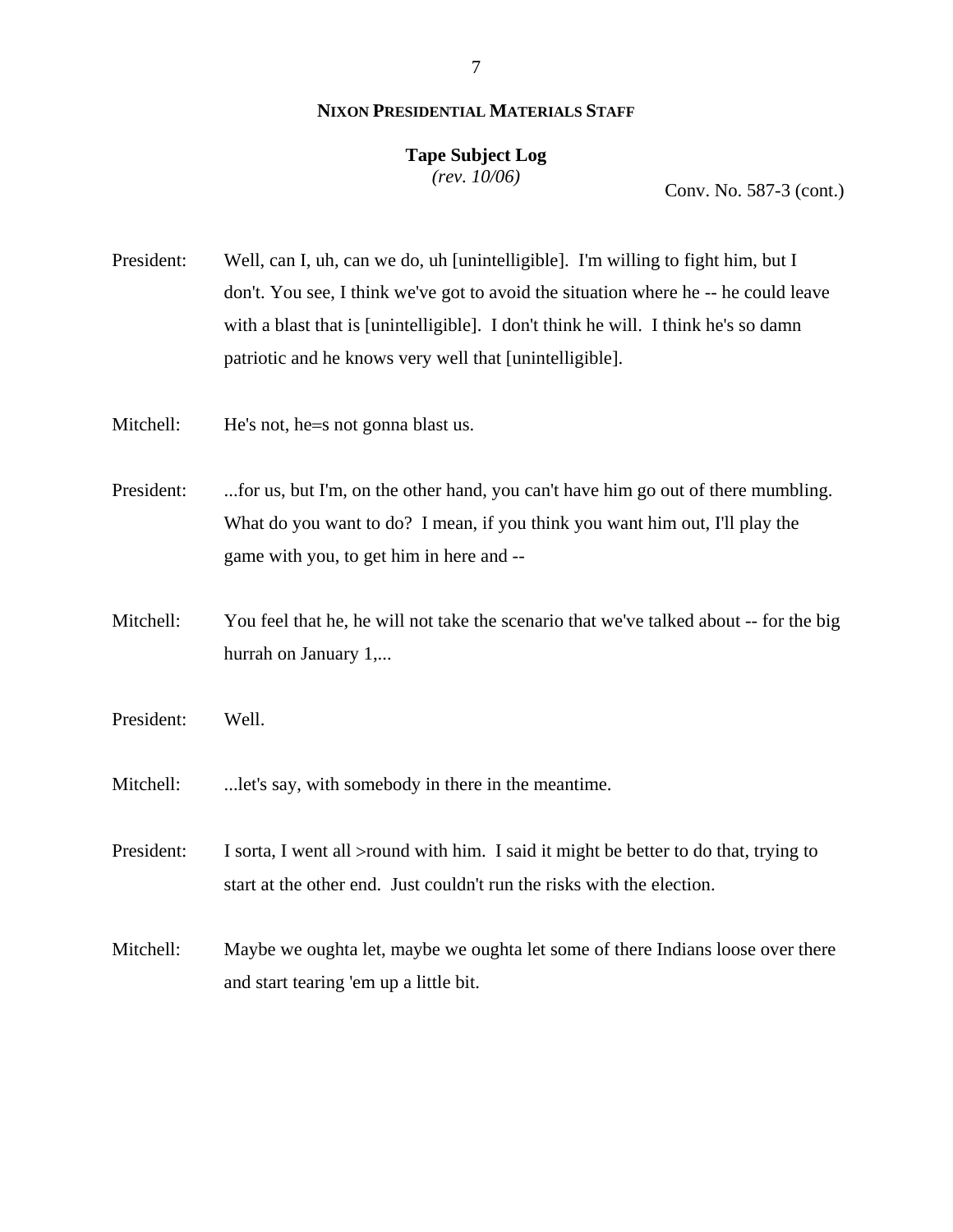### **Tape Subject Log**

*(rev. 10/06)*

Conv. No. 587-3 (cont.)

President: Well, maybe a friend of his in the press oughta write that. They've got the guts to do it. A Dick Wilson, people like that. Hoover oughta do this at the peak of his career. In other words, it's like Lou Gerhig and all the great guys you know -- Bob Feller -- the ones that you remember, are the ones, you know, who didn't play that extra year. They struck out. They got out; Ted Williams didn't [unintelligible].

Mitchell: Is there any such person that's that close to Hoover?

- President: Damned if I know.
- Ehrlichman: The, uh -- our, our time frame, I think, is very tight because of Sullivan is sitting out there and with a hell of a lot of information.
- Mitchell: I wonder if DeLoach could go and talk to him.
- Ehrlichman: There's bad blood there, I'm told.
- Mitchell: No.
- Ehrlichman: Isn't there?
- President: I don't know. I don't know. I don't know that there's anybody. Dick Berlin? Want to try him? He's been awfully close to Hoover through the years.
- Mitchell: I didn't realize that.

President: Oh hell yes. Close friends. Dick always useful and that he, he just oughta get out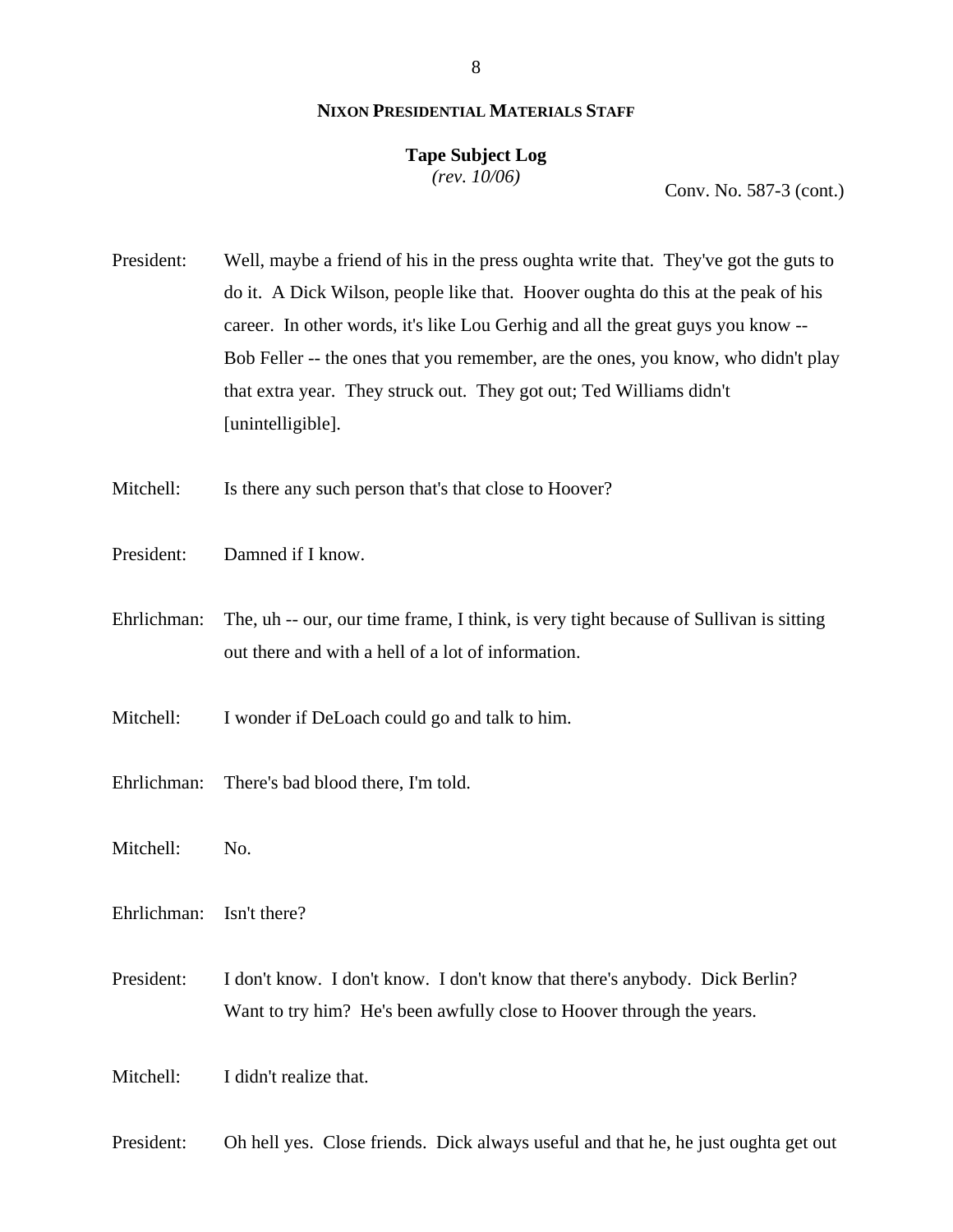#### **Tape Subject Log**

*(rev. 10/06)*

Conv. No. 587-3 (cont.)

|             | of there and John, in the meantime, I don't think John oughta handle the<br>confrontation. What do you think? |
|-------------|---------------------------------------------------------------------------------------------------------------|
| Mitchell:   | Yes, sir.                                                                                                     |
| President:  | You start it, you start it, and then maybe I can step in and tell him that this<br>[unintelligible].          |
| Ehrlichman: | I got [unintelligible].                                                                                       |
| Mitchell:   | One last point that [unintelligible] no [unintelligible].                                                     |
| Unknown:    | Short, short, brief.                                                                                          |
|             |                                                                                                               |
| Mitchell:   | One last point. They're going to meet with Peterson and, uh                                                   |
| President:  | Yeah.                                                                                                         |
| Mitchell:   | Flanigan.                                                                                                     |
|             |                                                                                                               |
| President:  | Right.                                                                                                        |
| Mitchell:   | For Christ's sake, we've got to get that State Department from cuttin' you to                                 |
|             | pieces. Uh, Kennedy should go over there and settle this thing as they just don't                             |
|             | have this back fighting.                                                                                      |
|             |                                                                                                               |
| President:  | Yeah, yeah. Because [unintelligible] we can't [unintelligible] I guess, well,                                 |
|             | [unintelligible]. Everybody has a [unintelligible].                                                           |